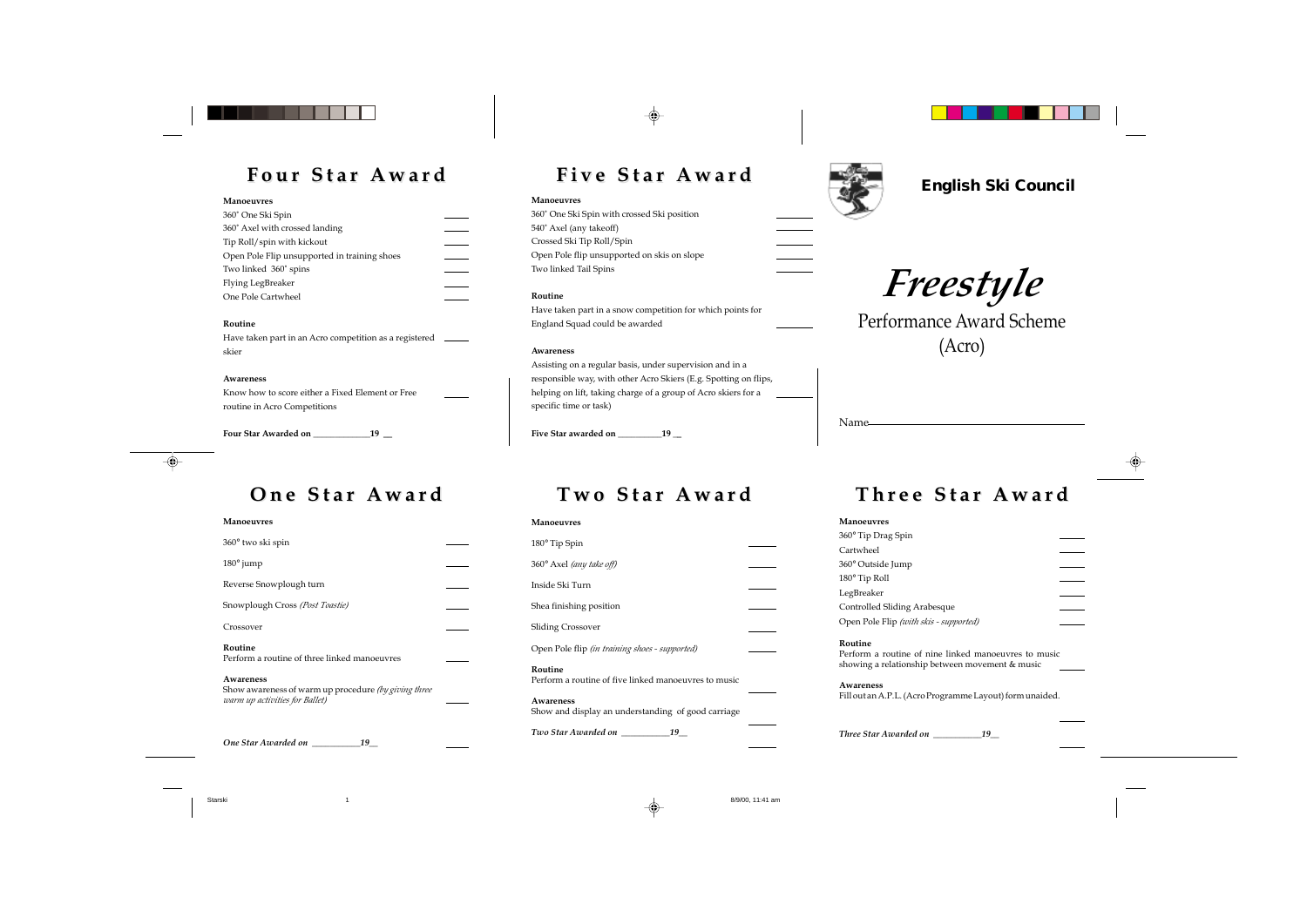| r<br>аг |
|---------|
|---------|

## **English Ski Council Four Star Award Four Star Award Five Star Award Five Star Award**

◈

| Manoeuvres |
|------------|
|------------|

### **Snow** Back Full (Snow Qualified)

**Competition** Participate in a "C" level Aerials competition on Snow \_\_\_\_\_\_

| <u>Water Ramp</u>                                |
|--------------------------------------------------|
| Any twisting double somersault (Water Qualified) |

Lay Tuck (Snow Qualified)

**Awareness** Gain Water Ramp Supervisors Qualification

| Water Ramp<br>Back Full (Water Qualified)<br>Lay Tuck (Water Qualified)         |  |
|---------------------------------------------------------------------------------|--|
| Snow<br>Front Tuck (Snow Qualified)<br>Back Tuck or Backlayout (Snow Qualified) |  |
| Competition                                                                     |  |
| Participate in an Aerials competition on snow as a<br>registered skier)         |  |
| Awareness                                                                       |  |
| Show an awareness of scoring and tariff for an Aerials<br>Competition           |  |
| Four Star awarded on                                                            |  |



## **One Star Award Two Star Award Three Star Award**

*Five Star awarded on*



| English |
|---------|
|---------|

**Manoeuvres**

*Freestyle*

Performance Award Scheme (Aerials)

### **Manoeuvres**

| <b>Water Ramp</b>                                                                  |  |
|------------------------------------------------------------------------------------|--|
| Straight Jump                                                                      |  |
| Spread Eagle                                                                       |  |
| Twister                                                                            |  |
| Daffy                                                                              |  |
| Cossack                                                                            |  |
| Mule Kick                                                                          |  |
| Awareness                                                                          |  |
| Show awareness of Safety equipment for Water Ramp<br>Training.                     |  |
| Read learn and show by aural testing a knowledge of<br>the Water Ramp Rules of Use |  |
| One Star Awarded on                                                                |  |
|                                                                                    |  |



### **Manoeuvres**

### Water Ramp

Front Tuck (Must be pre qualified on water Back Tuck or Back Layout (Must be pre qualified on Water)

Any tripple upright

### **Competition**

Participate in a Water Ramp or Upright Air competition as a registered skier

**Awareness** Show an understanding of competition procedure

*Three Star Awarded on*





Manoeuvres

| <b>Water Ramp</b>                                  |  |
|----------------------------------------------------|--|
| Zudnick                                            |  |
| <b>Back Scratcher</b>                              |  |
| Helicopter                                         |  |
| Front Tuck                                         |  |
| Any double combination Upright                     |  |
| Snow or Plastic                                    |  |
| Spread Eagle                                       |  |
| Twister                                            |  |
| Daffy                                              |  |
|                                                    |  |
| Awareness                                          |  |
| Show and display an understanding of good take-off |  |
| and form in the air.                               |  |
|                                                    |  |
|                                                    |  |

*Two Star Awarded on*

Starski 2 8/9/00, 11:41 am